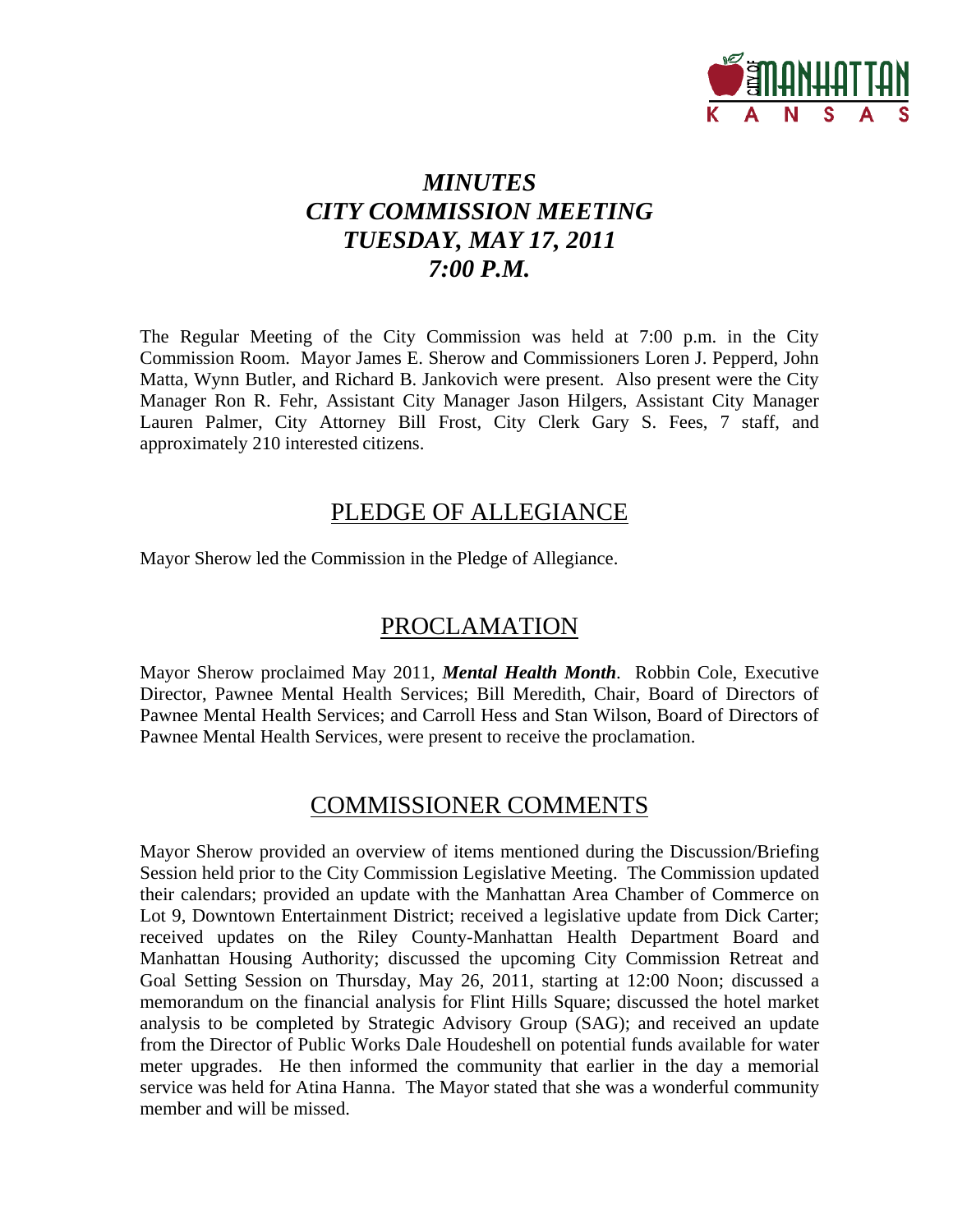**Minutes** City Commission Meeting May 17, 2011 Page 2

## CONSENT AGENDA

(\* denotes those items discussed)

### **MINUTES**

The Commission approved the minutes of the Regular City Commission Meeting held Tuesday, May 3, 2011.

### **CLAIMS REGISTER NO. 2672**

The Commission approved Claims Register No. 2672 authorizing and approving the payment of claims from April 27, 2011, to May 10, 2011, in the amount of \$3,064,395.72.

### **LICENSE**

The Commission approved an annual Cereal Malt Beverage On-Premises License for Valentino's, 3003 Anderson Avenue Suite 901.

### **FINAL PLAT – SCENIC WOODS ADDITION PUD**

The Commission accepted the easements and rights-of-way, as shown on the Final Plat of Scenic Woods Addition, a Residential Planned Unit Development, generally located southwest of the intersection of North Scenic Drive and Stone Drive, based on conformance with the Manhattan Urban Area Subdivision Regulations.

#### **RESTRICTIVE COVENANTS – SCENIC WOODS ADDITION PUD**

The Commission authorized City Administration to finalize and the Mayor and City Clerk to execute the Agreements regarding construction and maintenance of the stormwater facilities and travel easement for Scenic Woods Addition, a Residential Planned Unit Development.

### **ORDINANCE NO. 6893 – AMEND – COMPREHENSIVE PLAN (UPDATED GATEWAY TO MANHATTAN PLAN)**

The Commission approved Ordinance No. 6893, amending the Manhattan Urban Area Comprehensive Plan by adopting and incorporating by reference the updated Gateway to Manhattan Plan, dated April 2011, and incorporating the necessary citation in Chapter 4 as proposed; and by adding a cross-reference to Vision 2025: A Comprehensive Plan for Riley County, Kansas, in Chapter 4, as proposed.

### **\* ORDINANCE NO. 6894 – REPEAL – MOBILE FOOD VENDING**

Lauren Palmer, Assistant City Manager, provided additional information on the item and asked for clarification.

Ron Fehr, City Manager, informed the Commission that the item could be tabled for additional consideration.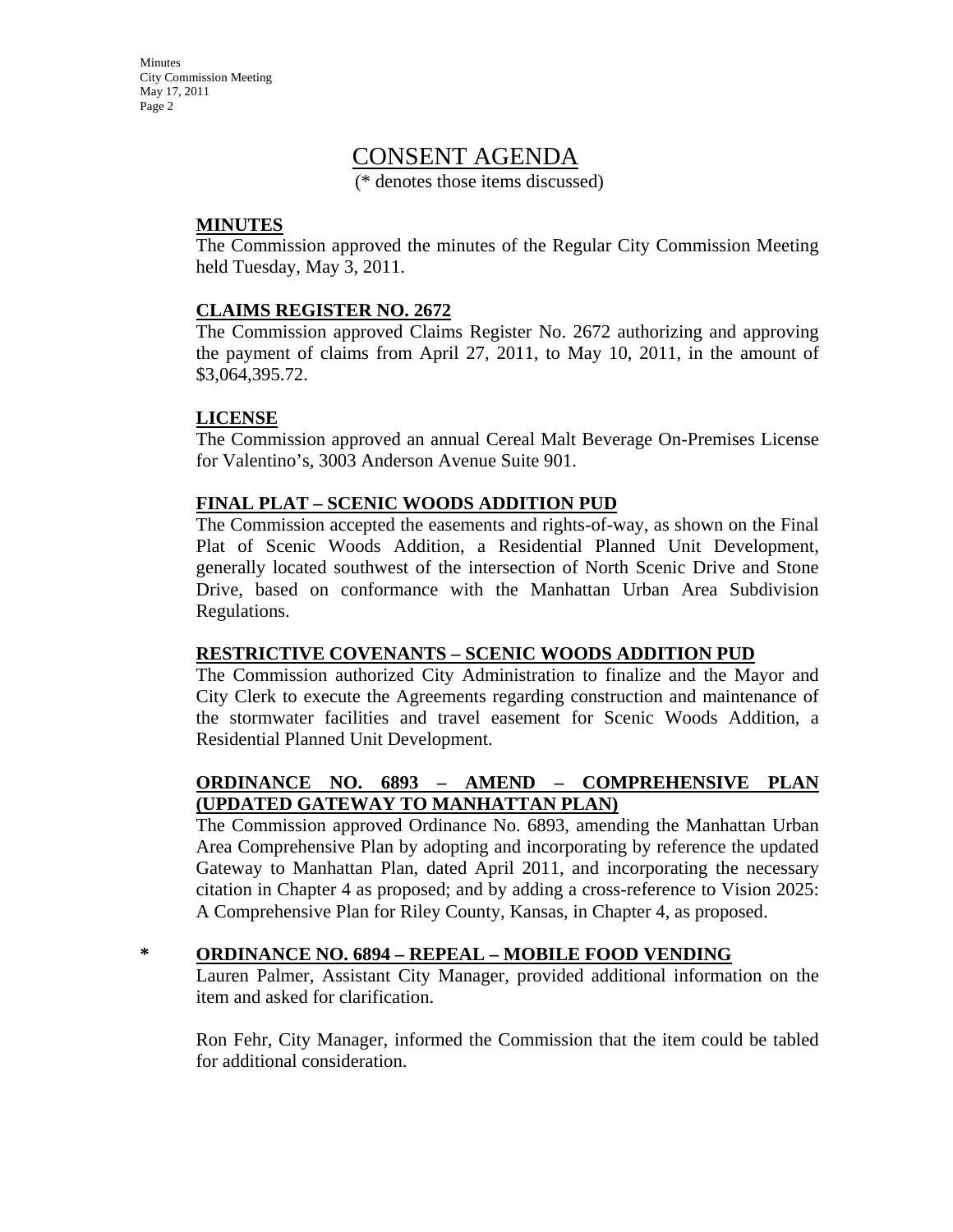### **\* ORDINANCE NO. 6894 – REPEAL – MOBILE FOOD VENDING** *(CONTINUED)*

Ralph DeZago, City Prosecutor, Junction City, informed the Commission that he appreciated consideration on the item and provided additional information.

After discussion of the Commission, it was determined that the item would be tabled.

### **\* ORDINANCE NO. 6895 – AMEND – PEDDLERS/SOLICITORS**

Lauren Palmer, Assistant City Manager, provided additional information on the item and asked for clarification.

Ron Fehr, City Manager, informed the Commission that the item could be tabled for additional consideration.

After discussion of the Commission, it was determined that the item would be tabled.

### **ORDINANCE NO. 6896 – NO PARKING EXCEPT SUNDAYS – BROWNING AVENUE (UNIVERSITY CHRISTIAN CHURCH)**

The Commission approved Ordinance No. 6896 altering the existing "No Parking Anytime" area on the east side of Browning Avenue, from Claflin Road to Dickens Avenue, to a "No Parking Except Sundays" area on the east side of Browning Avenue from 150 feet north of Claflin Road to 200 feet south of Dickens Avenue.

### **RESOLUTION NO. 051711-A – REVISED PETITION – KSU FOUNDATION – SANITARY SEWER IMPROVEMENTS (SS0812)**

The Commission found the revised petition sufficient and approved Resolution No. 051711-A, rescinding Resolution No. 051909-I, and finding the Kansas State University Foundation Sanitary Sewer Improvements (SS0812) project advisable and authorizing construction.

### **\* RESOLUTION NO. 051711-B – TEMPORARY NOTE SERIES 2011-03**

Ron Fehr, City Manager, provided an overview on the item and responded to questions from the Commission.

Bernie Hayen, Director of Finance, responded to questions from the Commission on the issuance of temporary notes.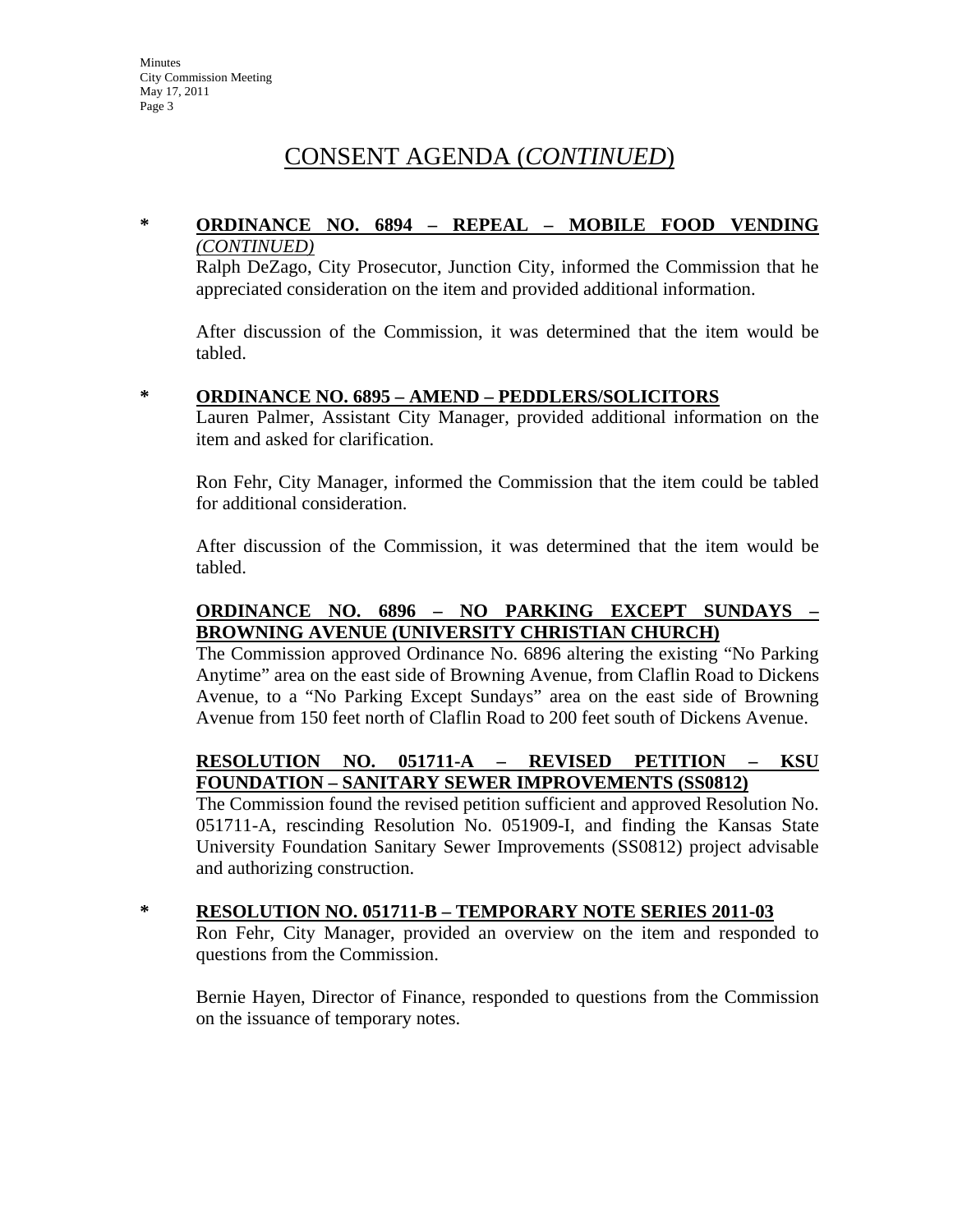#### **\* RESOLUTION NO. 051711-B – TEMPORARY NOTE SERIES 2011-03** *(CONTINUED)*

The Commission accepted the best bid for selling the notes and approved Resolution No. 051711-B issuing Temporary Note Series No. 2011-03 in the amount of \$7,385,000.00 to finance the following eight (8) capital projects to be debt financed: *Stone Pointe Addition, Unit 1, Phase 2, Pedestrian Bridge (SP0701); South End Downtown Redevelopment Parking Garage (PG0901); Discovery Center Exhibit Fabrication and Installation (CD0902); Fire Station #5 (FR775P); Fire Station # 3 (FRX75P); Miller Parkway Water Main Extension (WA0622); Smith and Manfax Sanitary Sewer Improvements (SS0901); and Kimball Avenue and Candlewood Drive Intersection Improvements (ST1002).*

#### **RESOLUTION NO. 051711-C – TEMPORARY NOTE SERIES 2011-04**

The Commission accepted the best bid for selling the notes and approved Resolution No. 051711-C Temporary Note Series 2011-04 in the amount of \$4,750,000.00 to finance the *South End Downtown Redevelopment Conference Center (CC0901)*.

#### **\* RESOLUTION NO. 051711-D – INCREASE – TAXI RATES**

Bernie Hayen, Director of Finance, responded to questions from the Commission on the requested rate increase and past rate increases.

The Commission approved Resolution No. 051711-D increasing the taxi rates due to higher fuel costs *(See Attachment No. 1)*.

#### **\* CHANGE ORDER NO. 3-FINAL – GRANDE BLUFFS AT MILL POINTE, UNIT ONE – STREET IMPROVEMENTS (ST1008)**

Dale Houdeshell, Director of Public Works, provided additional information on the change order and responded to questions from the Commission.

The Commission approved Change Order No. 3-Final for the Grande Bluffs at Mill Pointe, Unit One, Street Improvements project (ST1008), resulting in a net increase in the amount of \$47,074.65 (+24.00%) to the contract with Manhattan Trenching Inc., of Manhattan, Kansas.

#### **\* CHANGE ORDER NO. 3-FINAL – SMITH STREET/MANFAX AVENUE - SANITARY SEWER IMPROVEMENTS (SS0901)**

Dale Houdeshell, Director of Public Works, provided additional information on the change order and responded to questions from the Commission.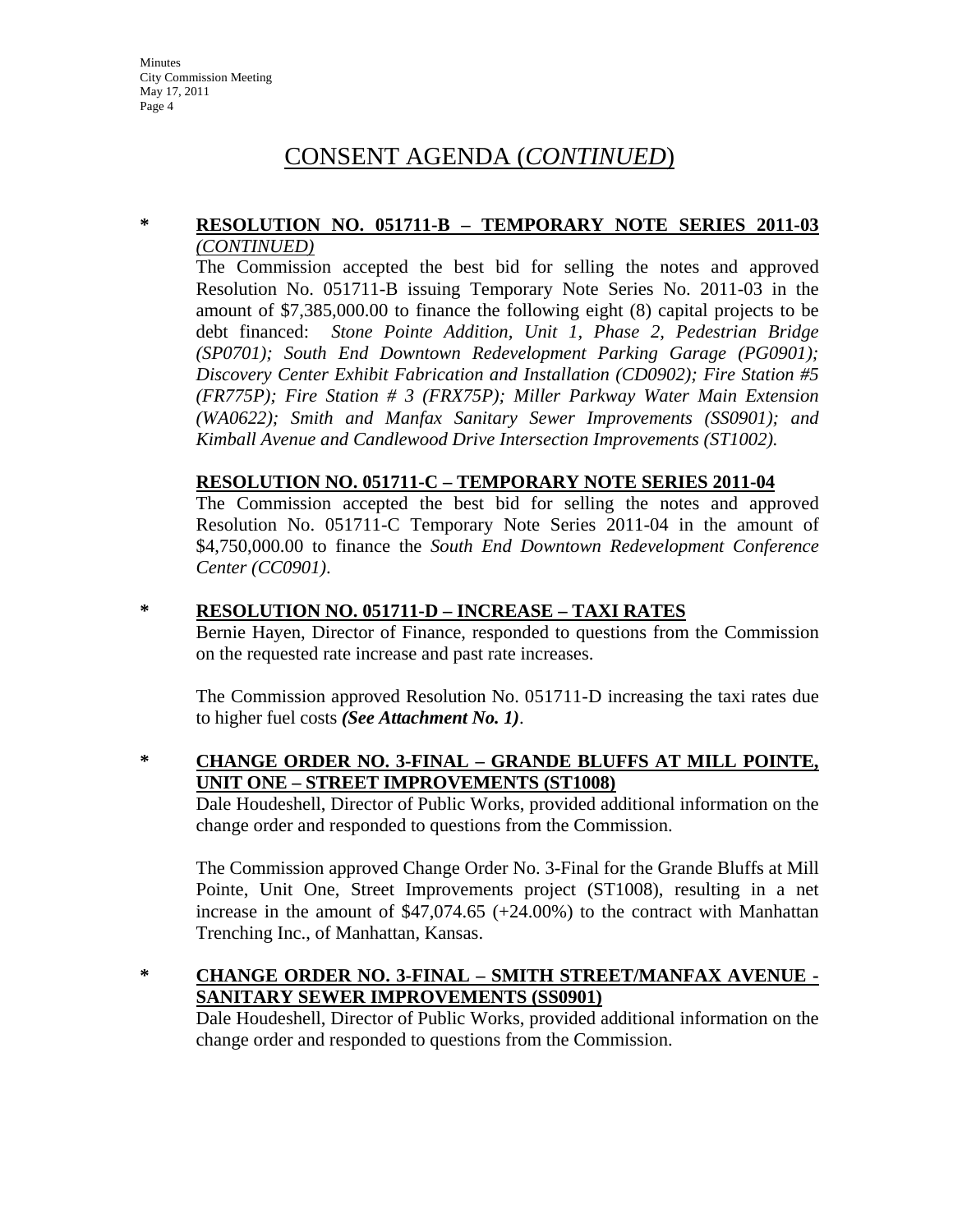### **\* CHANGE ORDER NO. 3-FINAL – SMITH STREET/MANFAX AVENUE - SANITARY SEWER IMPROVEMENTS (SS0901)** *(CONTINUED)*

The Commission approved Change Order No. 3-Final for the Smith Street/Manfax Avenue Sanitary Sewer project (SS0901), resulting in a net increase in the amount of \$38,305.50 (+7.99%) to the contract with J and K Contracting, of Junction City, Kansas.

### **\* CHANGE ORDER NO. 2-FINAL – 3RD STREET AND PIERRE STREET INTERSECTION (ST0910)**

Dale Houdeshell, Director of Public Works, provided additional information on the change order and responded to questions from the Commission.

The Commission approved Change Order No. 2–Final for the  $3<sup>rd</sup>$  Street and Pierre Street project (ST0910), resulting in a net increase in the amount of \$54,394.77 (+5.14%) to the contract with Pavers, Inc., of Salina, Kansas.

### **DEVELOPMENT AGREEMENT – 2216 CLAFLIN TOWNHOMES – WATER (WA1108), SANITARY SEWER (SS1109), AND STORM SEWER (SM1104) IMPROVEMENTS**

The Commission authorized the Mayor and City Clerk to execute the Development Agreement with the 2216 Claflin Townhome PUD owner for water main (WA1108), sanitary sewer (SS1109), and storm sewer (SM1104) improvements for the 2216 Claflin Townhome PUD.

### **\* SUPPLEMENTAL AGREEMENT – CONSTRUCTION OBSERVATION SERVICES – 4TH STREET AND BLUEMONT AVENUE INTERSECTION (ST0703)**

Dale Houdeshell, Director of Public Works, provided additional information on the Supplemental Agreement.

The Commission authorized the City Manager and City Clerk to execute a supplemental agreement in the amount of \$13,048.24 with Alfred Benesch and Company, of Manhattan, Kansas, for additional construction observation services for the intersection of  $4<sup>th</sup>$  Street and Bluemont Avenue (ST0703).

### **EASEMENTS – RILEY COUNTY WILDCAT CREEK ROAD IMPROVEMENTS**

The Commission authorized the Mayor and City Clerk to execute a permanent easement and two temporary easements to Riley County as required for the Wildcat Creek Road improvements.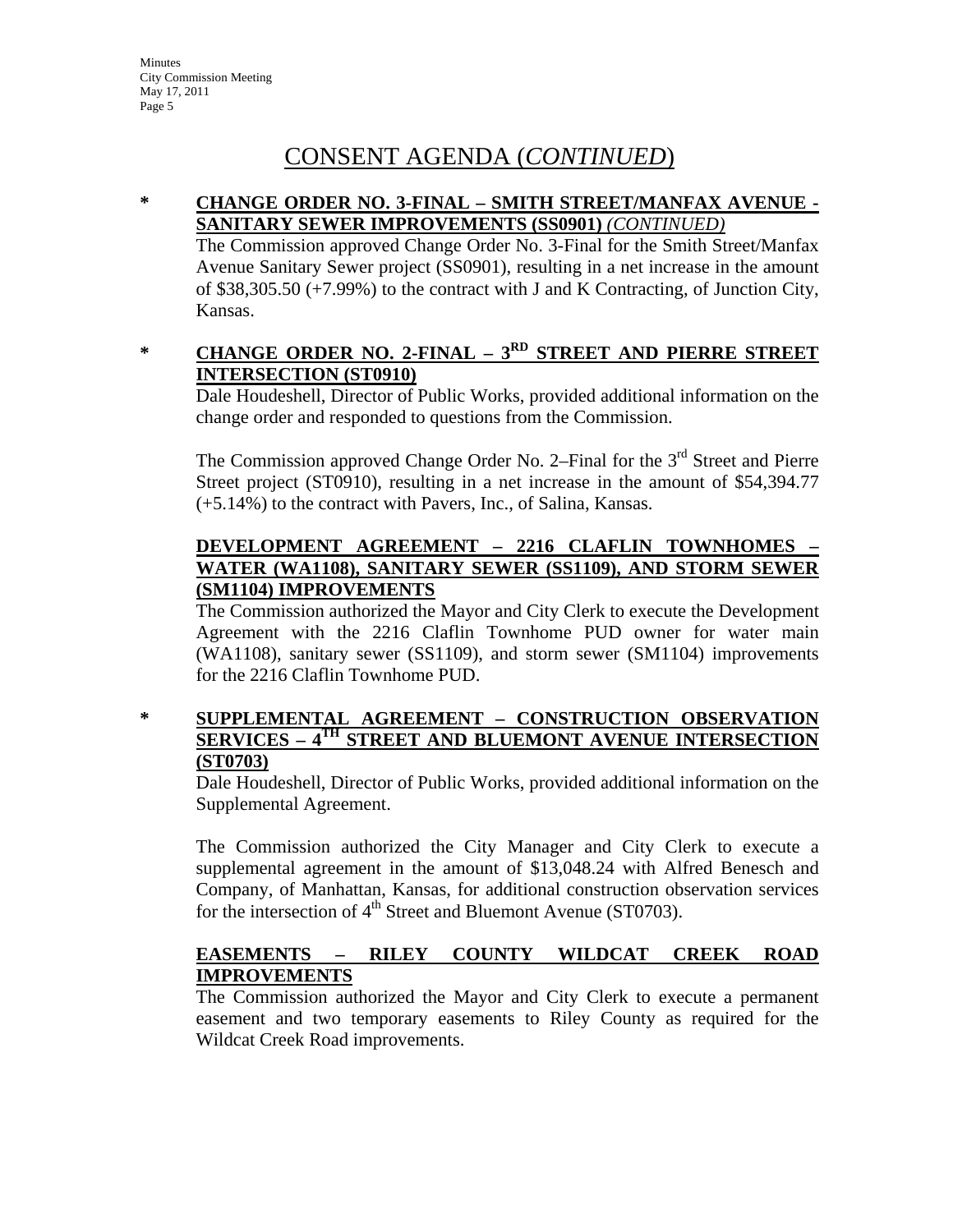### **PURCHASE - MOWER**

The Commission approved the purchase of a Toro Groundsmaster Model 3280D and snow removal accessories in the amount of \$29,696.92, from Professional Turf Products, of Overland Park, Kansas, to replace Unit #704(CIP CP047E) and to be paid from the Special Parks and Recreation Fund.

After discussion of the Commission, Commissioner Pepperd moved to approve the consent agenda, with the exception of Item F, ORDINANCE NO. 6894 – REPEAL – MOBILE FOOD VENDING and ORDINANCE NO. 6895 – AMEND – PEDDLERS/SOLICITORS, which was tabled. Commissioner Jankovich seconded the motion. On a roll call vote, motion carried 5-0, with the exception of Item D, FINAL PLAT/RESTRICTIVE COVENANT – SCENIC WOODS ADDITION PUD, and Item N, DEVELOPMENT AGREEMENT – 2216 CLAFLIN TOWNHOMES – WATER (WA1108), SANITARY SEWER (SS1109), AND STORM SEWER (SM1104) IMPROVEMENTS, which carried 4-0 with Commissioner Jankovich abstaining from both items.

## GENERAL AGENDA

### **ORDINANCE NO. 6897 – REPEAL - ORDINANCE NO. 6880 CONCERNING NON-DISCRIMINATION**

Mayor Sherow provided an overview of the process for the item and the procedure to accommodate public comment, which would be limited to two minutes per person.

Ron Fehr, City Manager, provided background information on the item.

Mike Herman, 446 Edgerton Avenue, informed the Commission that he circulated a letter expressing concerns with the repeal of this ordinance and the negative impact that would occur at Kansas State University. He asked the Commission to think about the negative impact in repealing this ordinance.

Stephanie Mott, 119 Southeast  $14<sup>th</sup>$  Street, Topeka, Kansas, Executive Director, Kansas Statewide Transgender Education Project, and Vice Chair, Kansas Equality Coalition, asked the Commission to please rethink their position and to carefully consider their choices for basic human dignity.

Dale McKullup, 1020 Houston Street, voiced concerns with the repeal of this ordinance. He stated that this action will hurt the community economically and is an issue that provides basic civil liberties.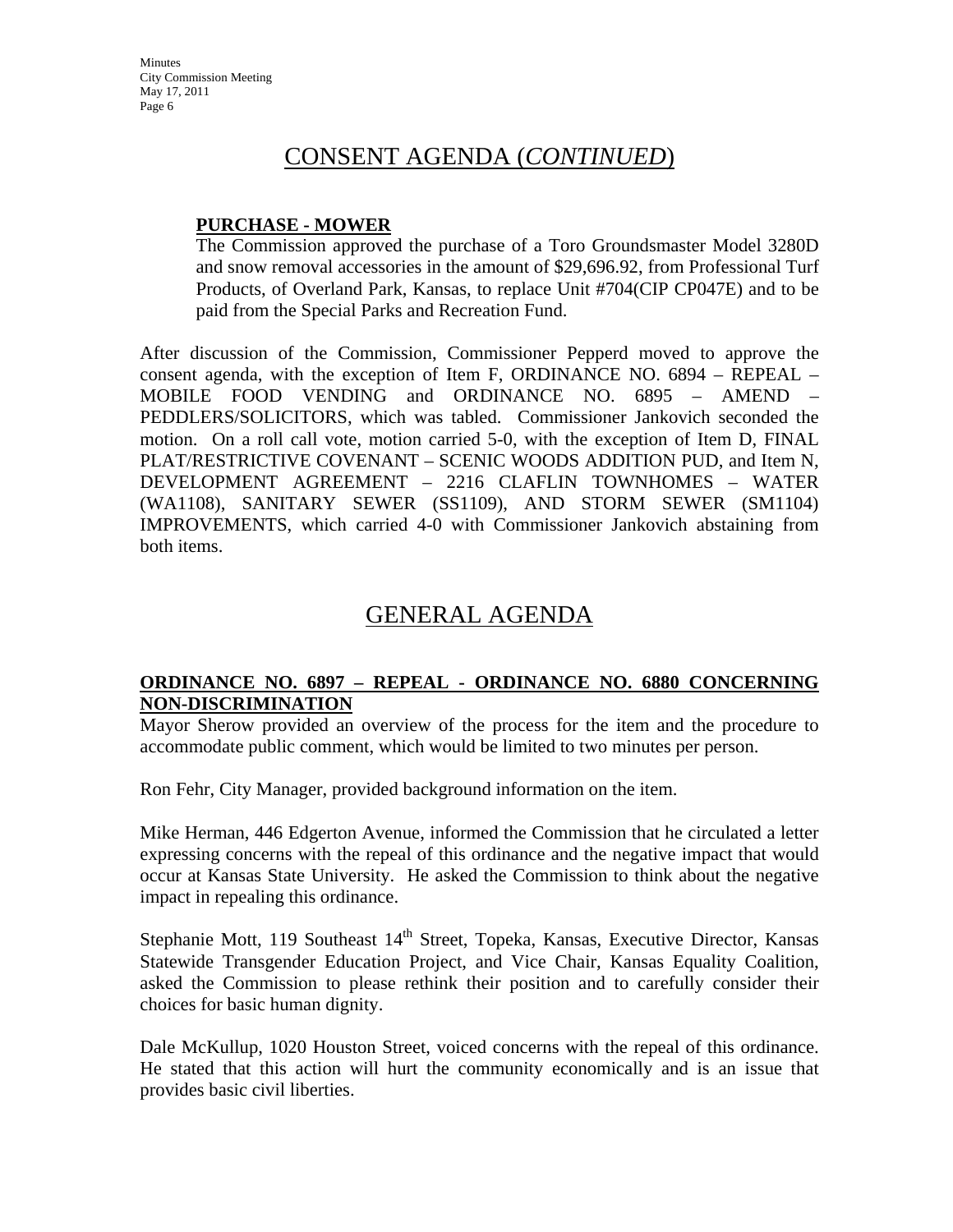### **ORDINANCE NO. 6897 – REPEAL - ORDINANCE NO. 6880 CONCERNING NON-DISCRIMINATION** *(CONTINUED)*

Michael Lambert, 800 Ratone Street, asked the Commission to respectfully stand on the side of enhanced and expanded rights and to not repeal the ordinance.

Michael Bonella, 331 North  $14<sup>th</sup>$  Street, informed the Commission that the Manhattan Area Chamber of Commerce does not represent or reflect the position of all business owners in Manhattan. He stated that Manhattan needs to be an inclusive and welcoming community for everyone.

Beniah Wilson, 2448 Woodside Lane, voiced his concerns with the current ordinance and requested that the ordinance be repealed.

Savannah Neufer, 1020 Houston Street, informed the Commission that she recently moved to Manhattan for graduate school and stated that the student population at K-State is not okay with the decision to repeal this ordinance. She stated that she was ready to leave the community due to the precedence being set by leaders of this community.

Frank Siegle, 1013 Houston Street, voiced his concerns in repealing the ordinance and asked the Commission to provide insurance to those in Manhattan that do not have insurance against discrimination.

Phil Anderson, 1718 Fairchild Avenue, stated that the previous City Commission spent a good deal of time, energy, and resources to put the ordinance in place. He asked that the ordinance be maintained and allowed to be evaluated on its merits and to set an example to the state of Kansas.

Jonathan Mertz, 34107 Highway K-18, President, Flint Hills Human Rights Project, shared his concerns if the ordinance is repealed. He stated that we will not give up and asked the Commission to support the ordinance.

Mary Siegle, 1013 Houston Street, provided concerns if the ordinance is repealed and stated that she was disappointed that this ordinance was not given an opportunity to be successful in supporting the rights of others.

David Jones, 7100 Anderson Avenue, Pastor, Ecumenical Campus Ministry, informed the Commission that not all clergy members in the Manhattan community were in support of the repeal, as supporters of the Awaken Manhattan clergy group. He urged the Commission to vote on the right side of history and extend privileges and rights to all citizens of this community.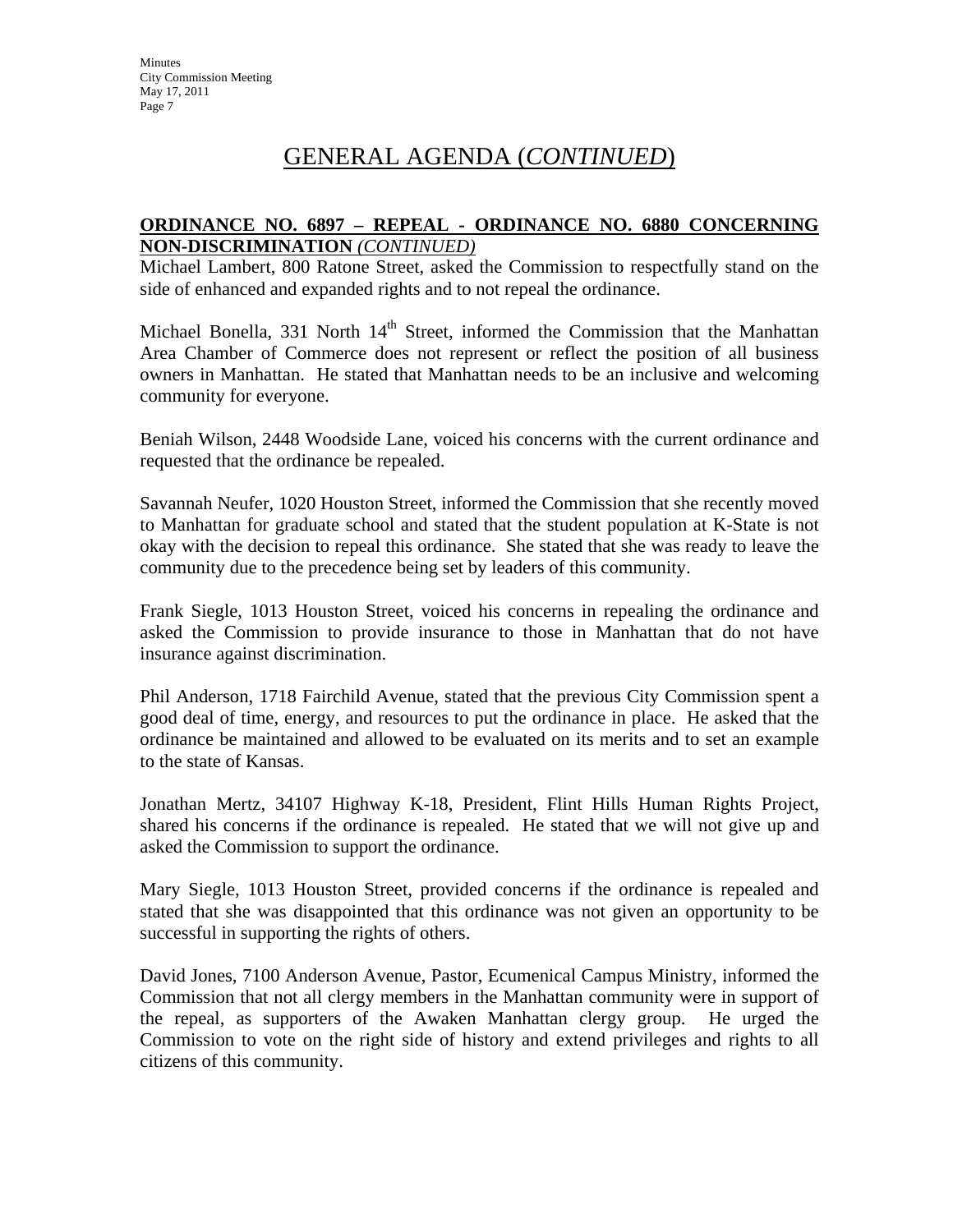### **ORDINANCE NO. 6897 – REPEAL - ORDINANCE NO. 6880 CONCERNING NON-DISCRIMINATION** *(CONTINUED)*

Simone Dorsey, 618 Moro Street, Vice President, Lesbian/Gay/Bisexual/Transgender (LGBT) Knowledge, stated that if this ordinance is repealed before it has a chance to go through, what will it take to stop discrimination from happening with another group. She asked that the ordinance remain in place.

Nate Wilson, 2488 Woodside Lane, informed the Commission that the ordinance would discriminate against his religious practices as an Evangelical Christian. He encouraged the Commission to repeal and revoke the ordinance.

Stan Hoerman, 2021 Bluehills Road, encouraged the Commission to repeal the ordinance and voiced concerns with the ordinance.

Theresa Young, 530 Pierre Street, expressed her concerns for equal rights for employment and housing and asked that the ordinance not be repealed.

Roger Seymour, 1181 Rock Springs Lane, voiced his concerns with the ordinance. He asked the Commission to repeal the ordinance and to protect his rights from the potential of a frivolous lawsuit.

Jo Foy, 3213 Anderson Avenue, Graduate Student, Kansas State University, asked the Commission to reconsider repealing this ordinance and to seek some kind of compromise.

Jason Hilgers, Assistant City Manager, provided clarification that the effective date of Ordinance No. 6880 is September 1, 2011.

Katie Jackson, Assistant City Attorney, responded to questions from the Commission and provided clarification on the item.

After further discussion and comments of the Commission, Commissioner Pepperd moved to approve Ordinance No. 6897 repealing Ordinance No. 6880 and reinstating the prior provisions of Chapter 10 relating to civil rights. Commissioner Matta seconded the motion. On a roll call vote, motion carried 3-2, with Mayor Sherow and Commissioner Jankovich voting against the motion.

At 8:40 p.m., the Commission took a brief recess.

### **PUBLIC HEARING - DEMOLITION PERMIT FOR 831 LEAVENWORTH STREET**

Karen Davis, Director of Community Development, presented the item. She then responded to questions from the Commission regarding the process and request.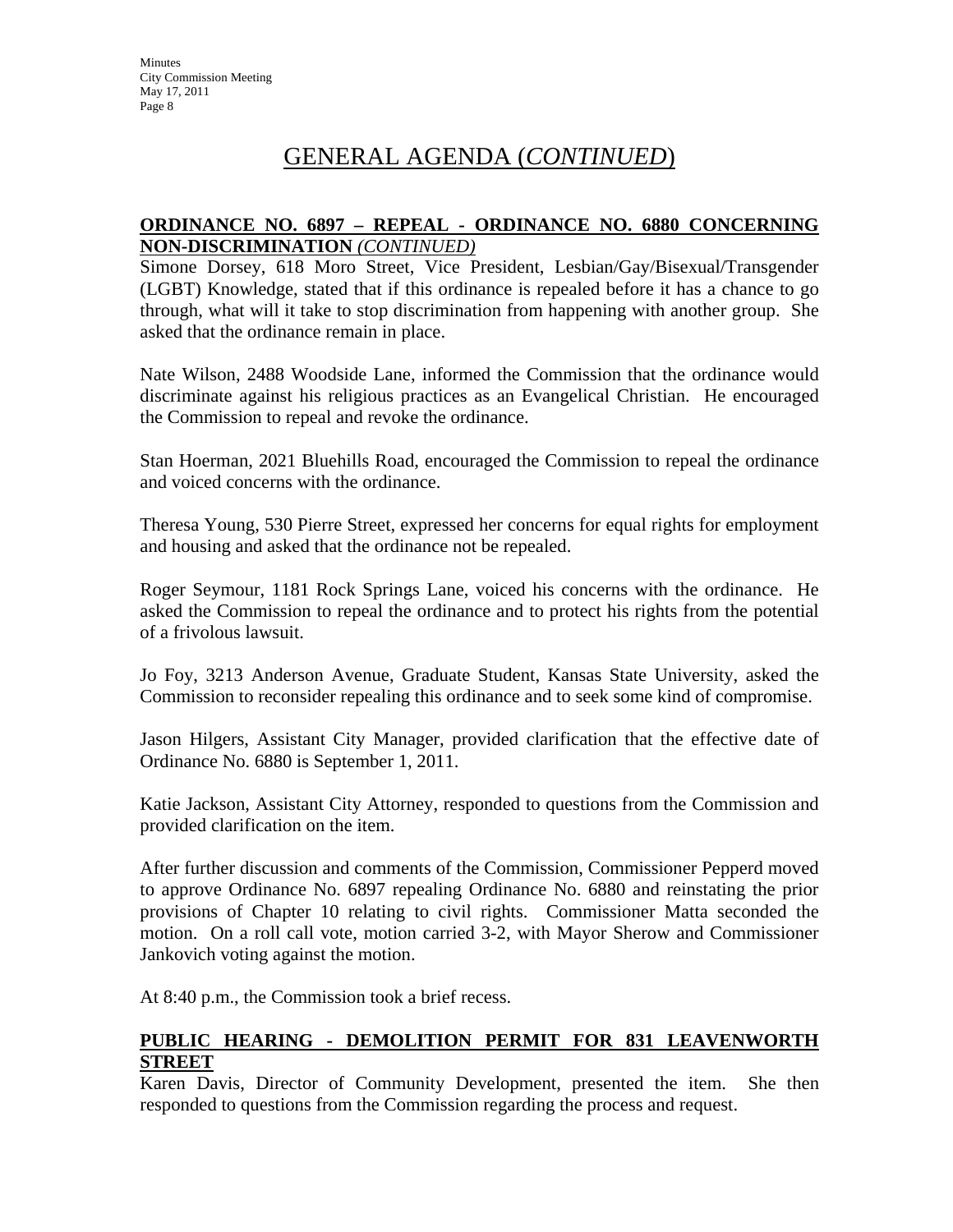#### **PUBLIC HEARING - DEMOLITION PERMIT FOR 831 LEAVENWORTH STREET** *(CONTINUED)*

Ron Fehr, City Manager, provided additional background information on the item.

Mayor Sherow opened the public hearing.

Bill Varney, 216 Fordham Road, Representative, First Presbyterian Church of Manhattan, 801 Leavenworth Street, provided an overview on the history and use of the 831 Leavenworth Street property. He highlighted the 17 relevant factors provided to the Commission substantiating a finding that there is no feasible and prudent alternative to demolition of the structure at 831 Leavenworth Street, and that the project includes all possible planning to minimize harm to the historic properties of the Robert Ulrich House and the Woman's Club House. He presented the Commission with the proposed financing of rehabilitation costs for 831 Leavenworth Street, potential funding sources, and the shortfall of funds. He also presented a petition from members and friends of the First Presbyterian Church of Manhattan for the City Commission to issue a demolition permit for the house and garage at 831 Leavenworth Street and stated that financially it makes more sense to tear the house down and return the land to green space. He then responded to questions from the Commission.

Wynn Cragg, Cragg's Remodeling, LLC, Wamego, Kansas, informed the Commission that he provided an estimate to the First Presbyterian Church to renovate the structure at 831 Leavenworth Street for labor and materials at \$771,870.00. He provided an overview of the items needing repair and distributed a pamphlet on renovations. He then responded to questions from the Commission regarding lead-based paint and historic restoration projects.

Cam McConnell, Pastor, First Presbyterian Church, 5913 Stony Brook Drive, thanked the Commission for the opportunity to address the issue and provided background information on the demolition permit request. He informed the Commission that the Church has made serious efforts to find a use for the house after the Manhattan Emergency Shelter vacated, but the Church does not have a particular use for the house. He stated that it is a financial burden to the congregation and that the resources are not there to take on a project of this magnitude and would be better spent in continuing outreach and mission work. He informed the Commission that a beautiful landscaped greenspace would provide a winwin situation for both the neighborhood and the congregation.

Bill Varney, 216 Fordham Road, Representative, First Presbyterian Church of Manhattan, 801 Leavenworth Street, responded to questions from the Commission regarding use and upkeep of the property by the Manhattan Emergency Shelter.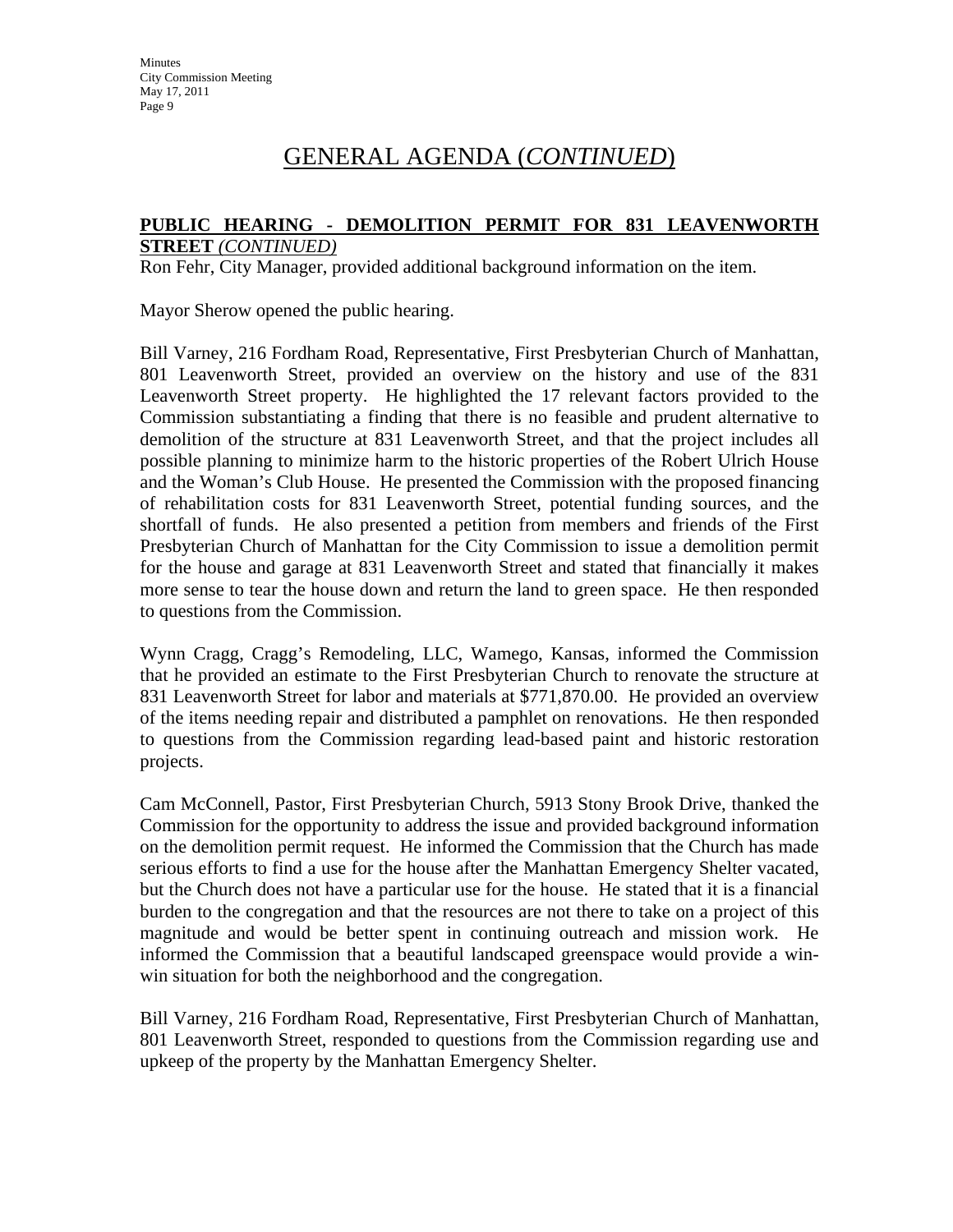#### **PUBLIC HEARING - DEMOLITION PERMIT FOR 831 LEAVENWORTH STREET** *(CONTINUED)*

Sara Fisher, 811 Osage Street, Vice President, Manhattan/Riley County Preservation Alliance, asked that the request for demolition be denied. She expressed her concerns about the request for demolition and with the high estimate from the contractor and knowledge of tax credits. She stated that the demolition would come with a significant loss to the neighborhood, both socially and financially. She then responded to questions from the Commission and stated that she knows of others willing to purchase the house.

Kathy Dzewaltowski, President, Manhattan/Riley County Preservation Alliance, 100 South Delaware Avenue, informed the Commission that the Preservation Alliance opposes the request from First Presbyterian Church to demolish 831 Leavenworth Street. She stated that there are feasible and prudent alternatives to demolition. She highlighted the value of 831 Leavenworth Street as an important historic cultural resource, resources that could assist with renovation costs, and provided feasible alternatives to demolition. She voiced concern that the Church has not adequately maintained the property and stated that several items in the renovation quotes were unnecessary and inflated. She presented before and after rehabilitation photographs of the Strasser House and 617 Colorado Street. She informed the Commission that the Preservation Alliance would be willing to provide the First Presbyterian Church with assistance in preparing a historic register nomination, assist in applying for grant funds, and provide guidance and support within its available resources.

Dixie West, 1014 Houston Street, stated that the bid of \$771,000.00 was too high and advised to seek other bids from companies familiar with historic restoration projects. She stated the importance in using tax credits to help with renovations.

Virginia Benkelman, 3202 Willowpond Lane, Member, First Presbyterian Church member, informed the Commission that after many years of faithful service to the community, the house has been used up and that it would need more funding than the Church can afford. She stated that green space would benefit the neighborhood and the Church, and that it is time to tear down the house.

Loren Reiswig, 5008 Coachman Road, Chairperson, Business Affairs Committee, First Presbyterian Church, informed the Commission that after lengthy discussions, the decision was made to seek a demolition permit for 831 Leavenworth Street. He stated that it is not feasible for the congregation to take on the astronomical expense of renovating this house and that the Church is dedicated to preserve and maintain the area with grass, trees, and shrubs.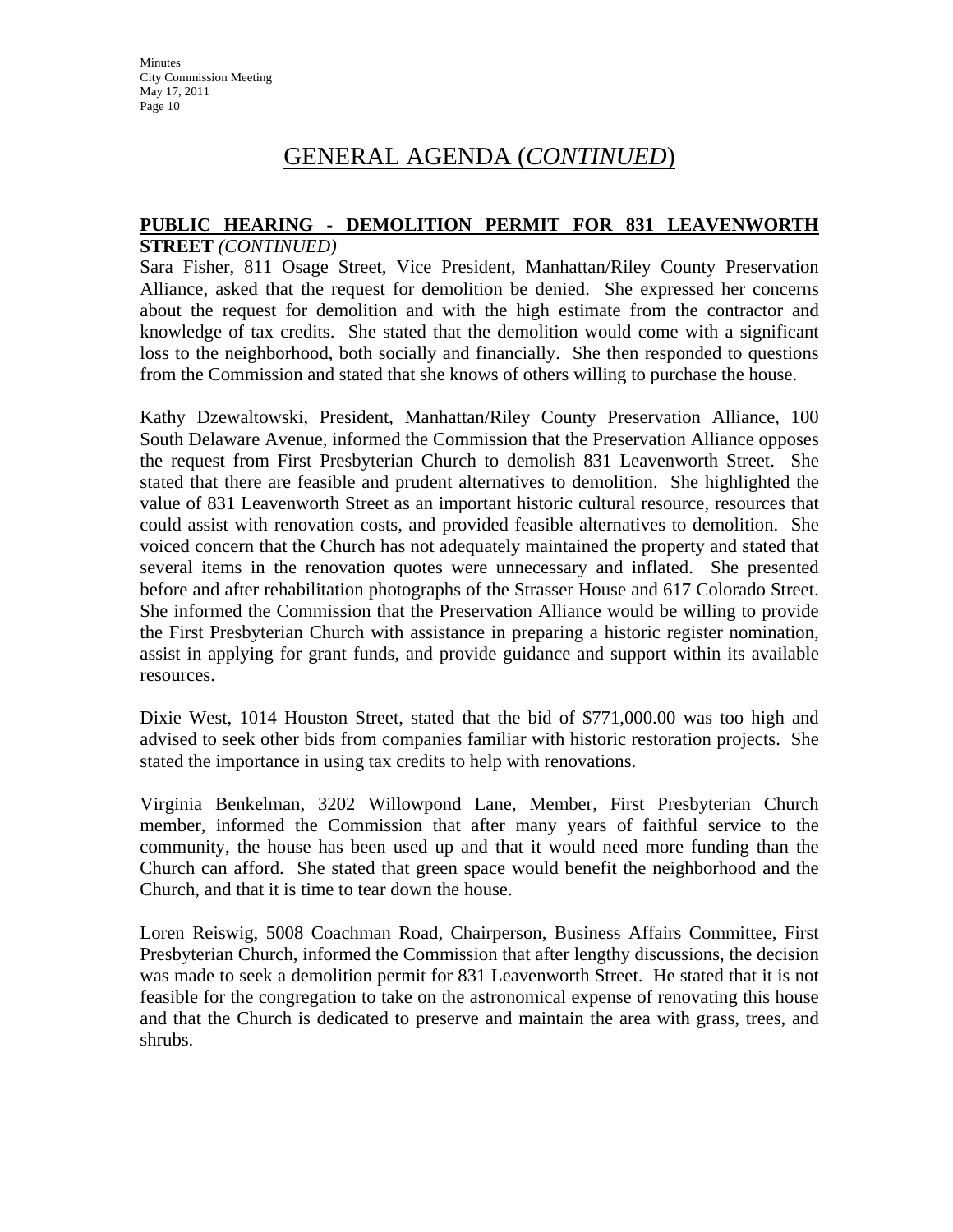#### **PUBLIC HEARING - DEMOLITION PERMIT FOR 831 LEAVENWORTH STREET** *(CONTINUED)*

Roger Seymour, 1181 Rock Springs Lane, stated that this comes down to personal property rights and if the Church believes this is in their best interests, they should be allowed to do so. He wanted to see historical items saved prior to demolition and stated that he did not believe it would take \$700,000.00 for rehabilitation of the property; however, if the amount was even half that, it would far exceed the value of the property.

Doug Shilling, 4101 Wellington Drive, Member, First Presbyterian Church, stated the difficulties in raising money and building a budget. He asked the Commission to support the request to tear down 831 Leavenworth Street.

Melanie Klein, 730 Leavenworth Street, voiced her concerns on the impact to the environs and monetary consequences for neighbors if 831 Leavenworth Street is allowed to be demolished. She stated that the Church has not shared plans for compatible reconstruction.

Sandra Stewart, 4196 Taneil Drive, Member, First Presbyterian Church, informed the Commission of the mission work that the members of the Church provide to the membership and to the community. She asked the Commission to grant permission to demolish the house and garage at 831 Leavenworth Street to benefit the entire community.

Enell Foerster, 2132 Meadowlark Road, representing the Manhattan/Riley County League of Women Voters, informed the Commission that the League supports preservation of historic buildings and the community's older residential neighborhoods. She provided a list of improvements that were made during the occupancy of the Manhattan Emergency Shelter. She urged the Commission to not circumvent the recommendation of the local Historic Resources Board, to not allow demolition of 831 Leavenworth Street, and encouraged the Church to work with the Manhattan/Riley County Preservation Alliance and Eastside Park Neighborhood to preserve this historic structure.

Don Rathbone, 1520 Sharingbrook Drive, provided clarification on the item and informed the Commission that he recently toured the building and that the building is in great need. He stated that it would not be cost effective to renovate the house, given the amount of expensive repairs needed and the best option would be demolition.

Marsha Jaskowiec, 4166 Taneil Drive, Member, First Presbyterian Church, provided additional information on the request and stated that neglect is the last word that should be used for the congregation. She asked the Commission to approve the request.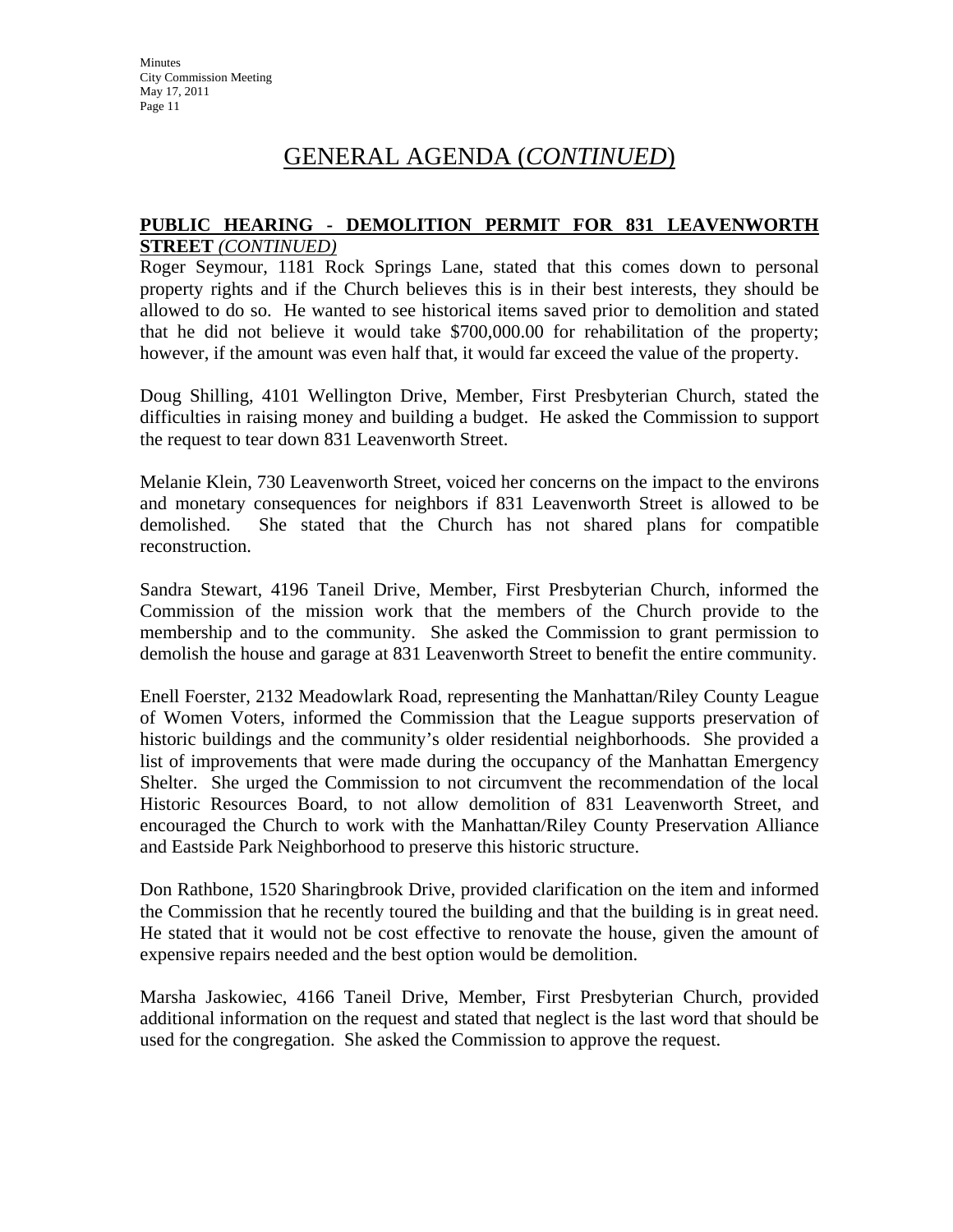#### **PUBLIC HEARING - DEMOLITION PERMIT FOR 831 LEAVENWORTH STREET** *(CONTINUED)*

Mike Mecseri, 1015 Leavenworth Street, Owner, Timber & Stone, informed the Commission that he works with historic preservation and restoration projects and asked the Commission to not allow the property to be destroyed. He provided additional information from his letter submitted to the Commission and stated that when considering property rights, it is imperative to consider the rights of the neighboring properties as well. He then responded to questions from the Commission regarding the estimate provided by Cragg's Remodeling, LLC, for 831 Leavenworth Street and stated that the renovation can be accomplished for significantly less than proposed and provided an estimate of \$401,170.00 to renovate this property and ensure continued viability.

Tom Barth, 1600 Wyndam Heights Drive, Member, First Presbyterian Church, informed the Commission that the foundation of the house needs to be dealt with and is a very expensive project. He then asked that the request for demolition be supported.

Gene Klinger, 1516 Wyndam Heights Drive, Member, First Presbyterian Church, provided additional information on the item and voiced concern with the tremendous amount of money needed to renovate the house. He asked the Commission to support the request and let the Church do what needs to be done.

Linda Glasgow, 2236 Snowbird Drive, Vice President, Kansas Preservation Alliance, Inc. (KPA), provided additional information on the KPA and the nomination and designation process. She provided past examples of Manhattan properties that have been championed by the Preservation Alliance. She informed the Commission that the tax credit market is very attractive, voiced concern with demolition by neglect and urged that the demolition permit for 831 Leavenworth Street be denied.

Cameron Ward, 618 Bluemont Avenue, Director of Youth Ministries, First Presbyterian Church, asked the Commission to support the request and to allow demolition of the property.

Tom Roberts, 2015 Pierre Street, Chair, Historic Resources Board, presented an overview on the responsibility of the Historic Resources Board in advising the City Commission on matters related to historic preservation. He highlighted facts and guidelines outlined in a memorandum from the Historic Resources Board to the City Commission, with a recommendation to deny the request for demolition. He informed the Commission that as part of a strategic plan of the Historic Resources Board, the Board has recognized an issue with demolition by neglect and should be considered to help alleviate and prevent future problems. He then responded to questions from the Commission on the restrictions of environs and re-iterated that two properties in the community have been restored and are back on the tax rolls.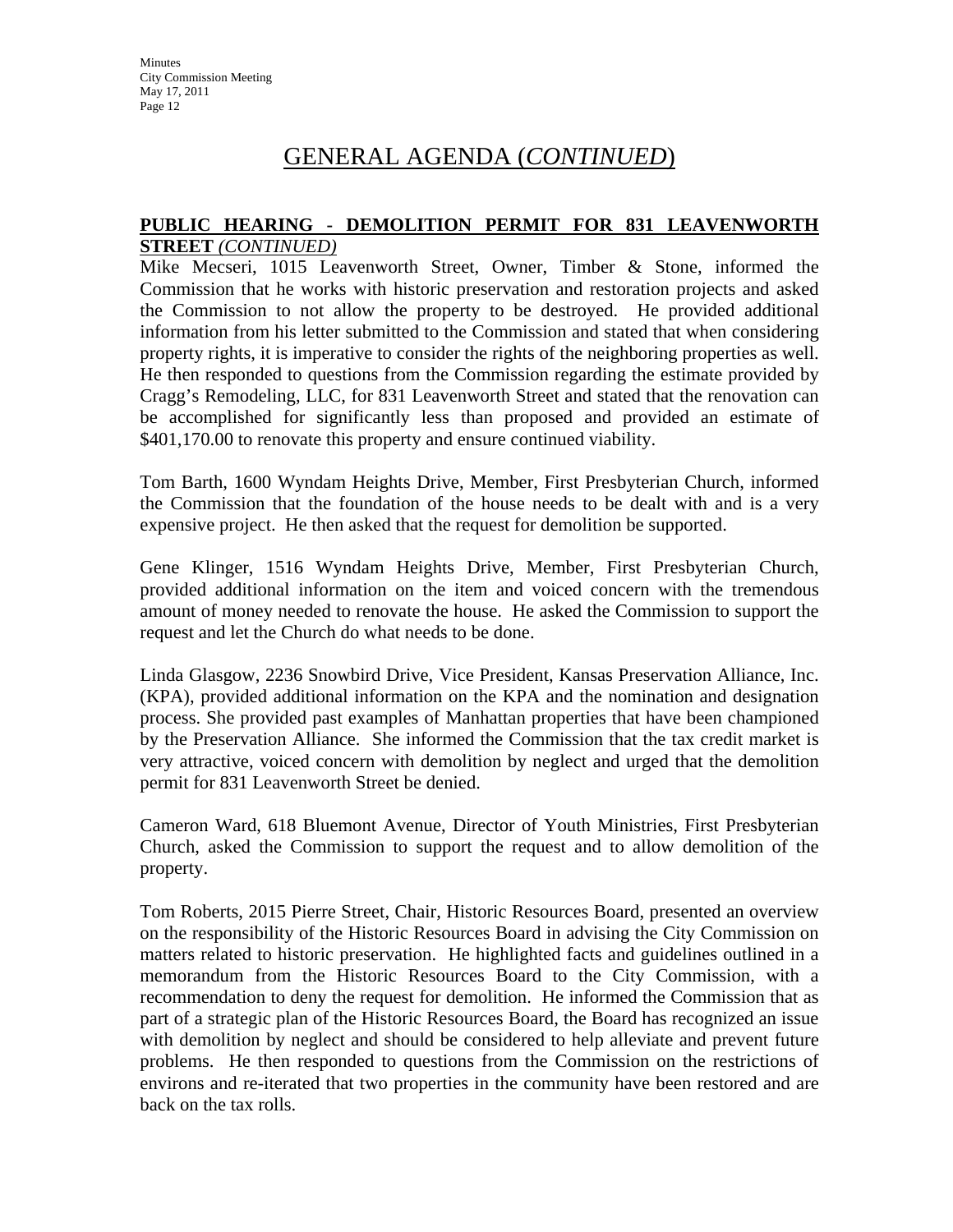#### **PUBLIC HEARING - DEMOLITION PERMIT FOR 831 LEAVENWORTH STREET** *(CONTINUED)*

Hearing no other comments, Mayor Sherow closed the public hearing.

### **FINDING - DEMOLITION PERMIT FOR 831 LEAVENWORTH STREET**

Karen Davis, Director of Community Development, responded to questions from the Commission regarding zoning of this property.

After discussion, Commissioner Butler moved to approve the issuance of a demolition permit, as requested, no sooner than 31 days after today's date, because there are no feasible or prudent alternatives to demolition and the applicant's information includes all possible planning to minimize harm to the historic properties. This motion is based upon all of the evidence presented to the Commission, both oral and written, and specifically upon the economic issues, the cost of renovation, the value of the house, the future use of the house, and the financial burden that would be placed on the current owners. Commissioner Pepperd seconded the motion. On a roll call vote, motion carried 4-1, with Mayor Sherow voting against the motion.

The Commission took a brief recess.

**3RD STREET OPENINGS AT LEAVENWORTH AND PIERRE STREETS (ST0806, ST0910) – PAYMENT TO CLERK OF THE DISTRICT COURT; RESOLUTION NO. 051711-E – TEMPORARY NOTES - 3RD STREET AT LEAVENWORTH STREET INTERSECTION (ST0806); RESOLUTION NO. 051711-F – TEMPORARY NOTES - 3RD STREET AT PIERRE STREET INTERSECTION (ST0910)**

Jason Hilgers, Assistant City Manager, presented an overview of the item and financing for  $3<sup>rd</sup>$  Street and Leavenworth Street and  $3<sup>rd</sup>$  Street and Pierre Street. He then responded to questions from the Commission regarding the Downtown Fund, financing considerations, proposed improvements, and landscaping plans.

Ron Fehr, City Manager, provided additional information on financing aspects and recommendation to use the Downtown Fund for the payment required to the District Court. He then responded to additional questions from the Commission.

Jason Hilgers, Assistant City Manager, responded to questions from the Commission on the Downtown Fund, land acquisitions, financing options for the Commission to consider, and Core Downtown improvements that are in the 2011 Budget and Capital Improvement Program (CIP). He stated that the Commission will be considering an agreement on architectural services for the Core Downtown improvements at the June 7, 2011, City Commission meeting.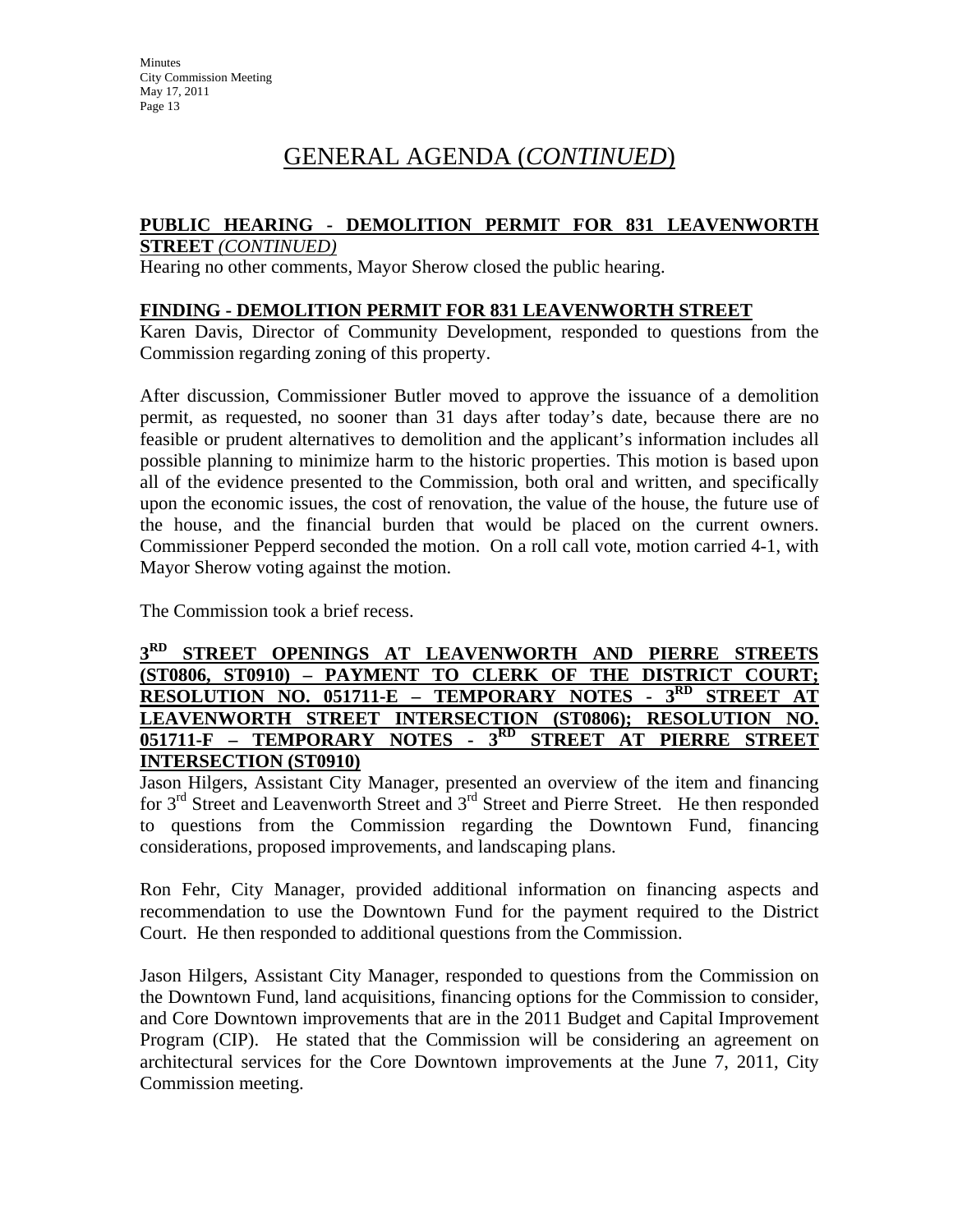### **3RD STREET OPENINGS AT LEAVENWORTH AND PIERRE STREETS (ST0806, ST0910) – PAYMENT TO CLERK OF THE DISTRICT COURT; RESOLUTION NO. 051711-E – TEMPORARY NOTES - 3RD STREET AT LEAVENWORTH STREET INTERSECTION (ST0806); RESOLUTION NO. 051711-F – TEMPORARY NOTES - 3RD STREET AT PIERRE STREET INTERSECTION (ST0910)** *(CONTINUED)*

Bernie Hayen, Director of Finance, and Ron Fehr, City Manager, responded to questions from the Commission on financing related to the project.

Mark Skochdopole, Board President, Downtown Manhattan, Inc. (DMI), informed the Commission that the Core Downtown has been asked to sit on the sidelines during the redevelopment of the north and south. He asked the Commission to not place an unfair burden on the Core Downtown businesses and to complete the Poyntz Avenue projects by using Downtown Funds. He then responded to questions from the Commission and stated that he did not want to see the Downtown Funds shifted or extinguished. He asked that the funds be available to help fund improvements for Poyntz Avenue, alleyways, and the Downtown Mall Plaza.

Ron Fehr, City Manager, provided additional information on the funding options and informed the Commission that it would be difficult to guarantee replenishment of the Downtown Fund until all the costs are known.

Mark Skochdopole, Board President, DMI, responded to additional questions from the Commission and stressed the importance of the Downtown Fund for Poyntz Avenue projects.

Gina Scroggs, Executive Director, DMI, informed the Commission that the  $3<sup>rd</sup>$  Street connectivity is important and part of the entire redevelopment plans, as is the Core Downtown improvements. She stated that the Poyntz Avenue Core area projects are in the CIP with the understanding that funds are available in the Downtown Fund and reestablish a benefit district. She then responded to questions from the Commission about the redevelopment and provided background information on items in the CIP.

Jason Hilgers, Assistant City Manager, and Ron Fehr, City Manager, responded to questions from the Commission and provided clarification on the item.

Cindy LaBarge, 404 Poyntz Avenue, Owner, informed the Commission that they are continuing to restore their building and asked the City to keep the commitment in the CIP for the Poyntz Avenue Core area improvements.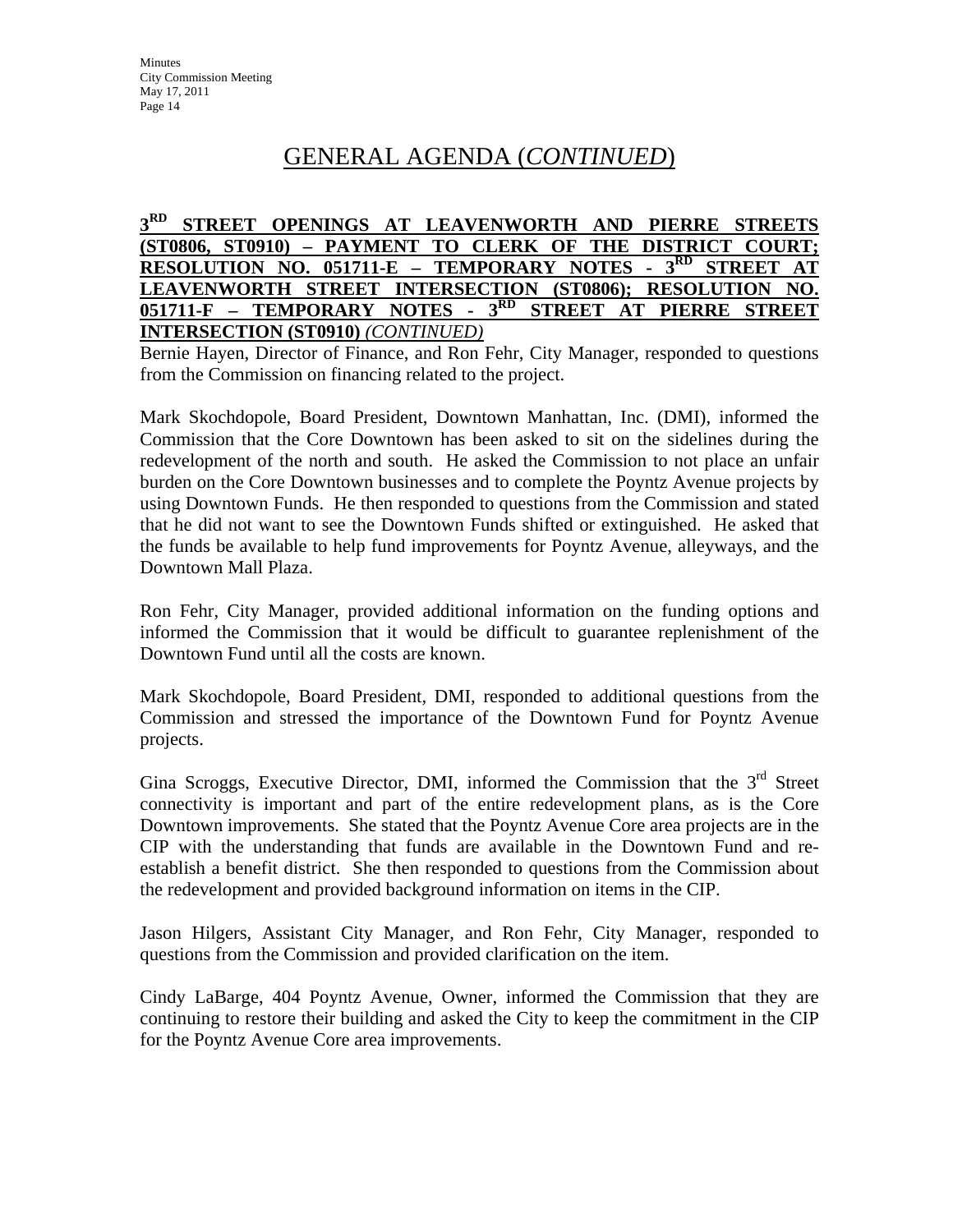### **3RD STREET OPENINGS AT LEAVENWORTH AND PIERRE STREETS (ST0806, ST0910) – PAYMENT TO CLERK OF THE DISTRICT COURT; RESOLUTION NO. 051711-E – TEMPORARY NOTES - 3RD STREET AT LEAVENWORTH STREET INTERSECTION (ST0806); RESOLUTION NO. 051711-F – TEMPORARY NOTES - 3RD STREET AT PIERRE STREET INTERSECTION (ST0910)** *(CONTINUED)*

Barbara Nelson, 406 Poyntz Avenue, Owner, informed the Commission this redevelopment has been going on for ten years and was promised monies help with the Downtown area. She voiced concern that if the \$650,000.00 is used from the Downtown Fund, it will not come back and the City will find something else to do with the funds. She asked the Commission to help the downtown area.

Lyle Butler, President, Manhattan Area Chamber of Commerce, provided a brief history on the redevelopment project. He stated the importance for the Core to be connected and stressed the importance for the Core Downtown area to be refurbished and developed as part of the redevelopment project, as envisioned.

Jay Nelson, 406 Poyntz Avenue, Owner, provided background information on the Downtown Fund. He voiced concerns with the financial consequences for the Downtown properties and asked the Commission to support Downtown and not chip away from the Downtown Fund.

Ron Fehr, City Manager, informed the Commission that the June 7, 2011, City Commission meeting, will provide an opportunity to discuss the Core Downtown improvements and funding for those improvements.

Jason Hilgers, Assistant City Manager, and Ron Fehr, City Manager, responded to questions from the Commission regarding their desire to use funds from the Downtown Fund. They then responded to additional questions regarding a potential benefit district and percentage splits to be considered, scope of architectural services, and the project timeline and phasing.

After discussion of the Commission, Commissioner Jankovich moved to authorize City Administration to pay the award and fees into the Clerk of the District Court and acquire the property by condemnation to construct the openings on 3<sup>rd</sup> Street at Leavenworth and Pierre Streets (ST0806) (ST0910); approve Resolution No. 051711-E authorizing the issuance of temporary notes to finance the opening at  $3<sup>rd</sup>$  Street and Leavenworth Street (ST0806); and approve Resolution No. 051711-F authorizing the issuance of temporary notes to finance the opening at 3rd Street and Pierre Street (ST0910). Commissioner Pepperd seconded the motion.

After additional discussion of the Commission, on a roll call vote, motion carried 5-0.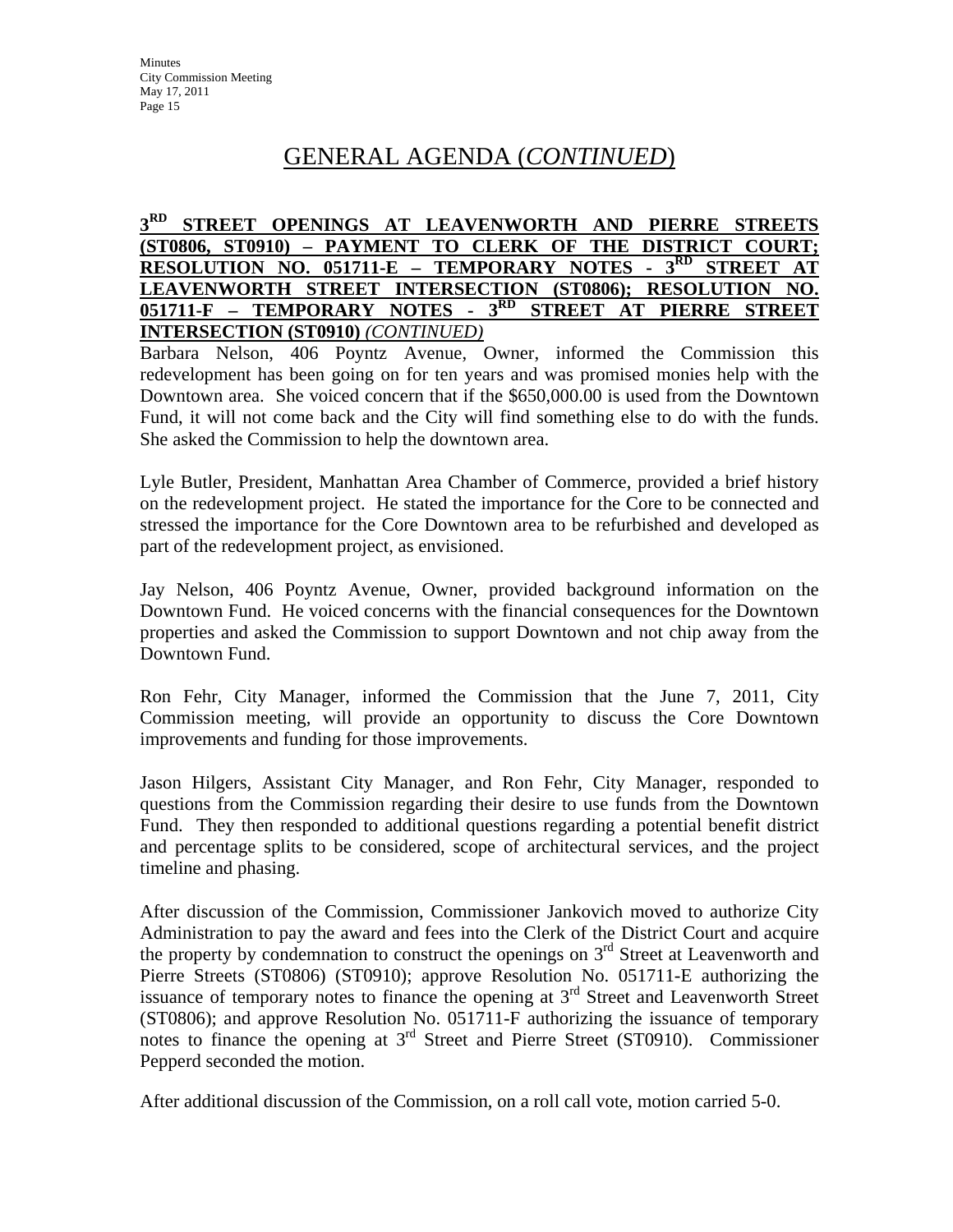### **DISCUSSION – NORTH END POCKET PARK**

Jason Hilgers, Assistant City Manager, presented an overview of the item and preliminary budget and shortfall estimates for the pocket park. He then responded to questions from the Commission.

Tom Hittle, President, Hittle Architects, responded to questions from the Commission and provided background information on the project and design concepts.

Jason Hilgers, Assistant City Manager, and Ron Fehr, City Manager, provided additional information on the item and responded to questions from the Commission regarding the project budget and availability of Tax Increment Financing (TIF) B Bonds, park concepts, streetscape, and projected revenues to pay for the improvements.

Tom Hittle, President, Hittle Architects, provided additional information on the park elements envisioned, the bid document process, and the potential to incorporate bid alternates, depending on the level of available funding.

Jason Hilgers, Assistant City Manager, and Ron Fehr, City Manager, provided additional information on the item and responded to questions from the Commission on potential amenities that could be added when funding is available.

Tom Hittle, President, Hittle Architects, responded to questions and informed the Commission that he would come back at a future date with revisions for the Commission to consider.

As this was a discussion item, no action was taken by the City Commission.

#### **FIRST READING – ANNEX - PORTIONS OF SCENIC DRIVE AND ANDERSON AVENUE**

Karen Davis, Director of Community Development, provided a brief overview of the item.

Ron Fehr, City Manager, provided additional information on the item and responded to questions from the Commission.

Bill Frost, City Attorney, provided clarification on the annexation.

After discussion, Commissioner Jankovich moved to approve first reading of an ordinance annexing portions of Scenic Drive and Anderson Avenue rights-of-way, as requested by Board of Riley County Commissioners. Commissioner Butler seconded the motion. On a roll call vote, motion carried 5-0.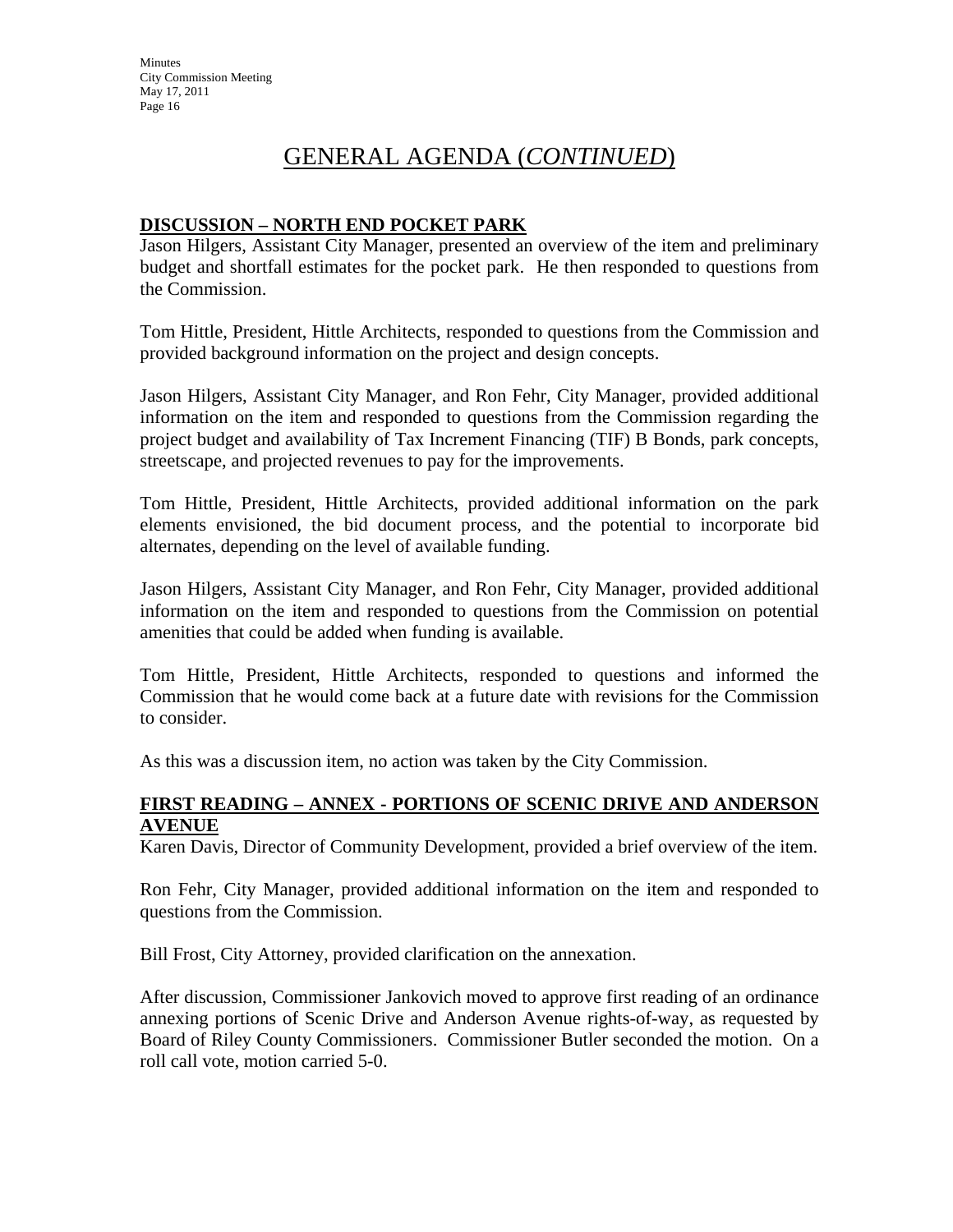### FIRST READING - ANNEX - PORTIONS OF SCENIC DRIVE AND ANDERSON **AVENUE (CONTINUED)**

Ron Fehr, City Manager, recommended that the City Commission forgo the Executive Session that was on the agenda, given the lateness of the meeting. The City Commission concurred.

#### **ADJOURNMENT**

At 12:55 p.m., the Commission adjourned.

Pees, MMC, City Clerk Gary